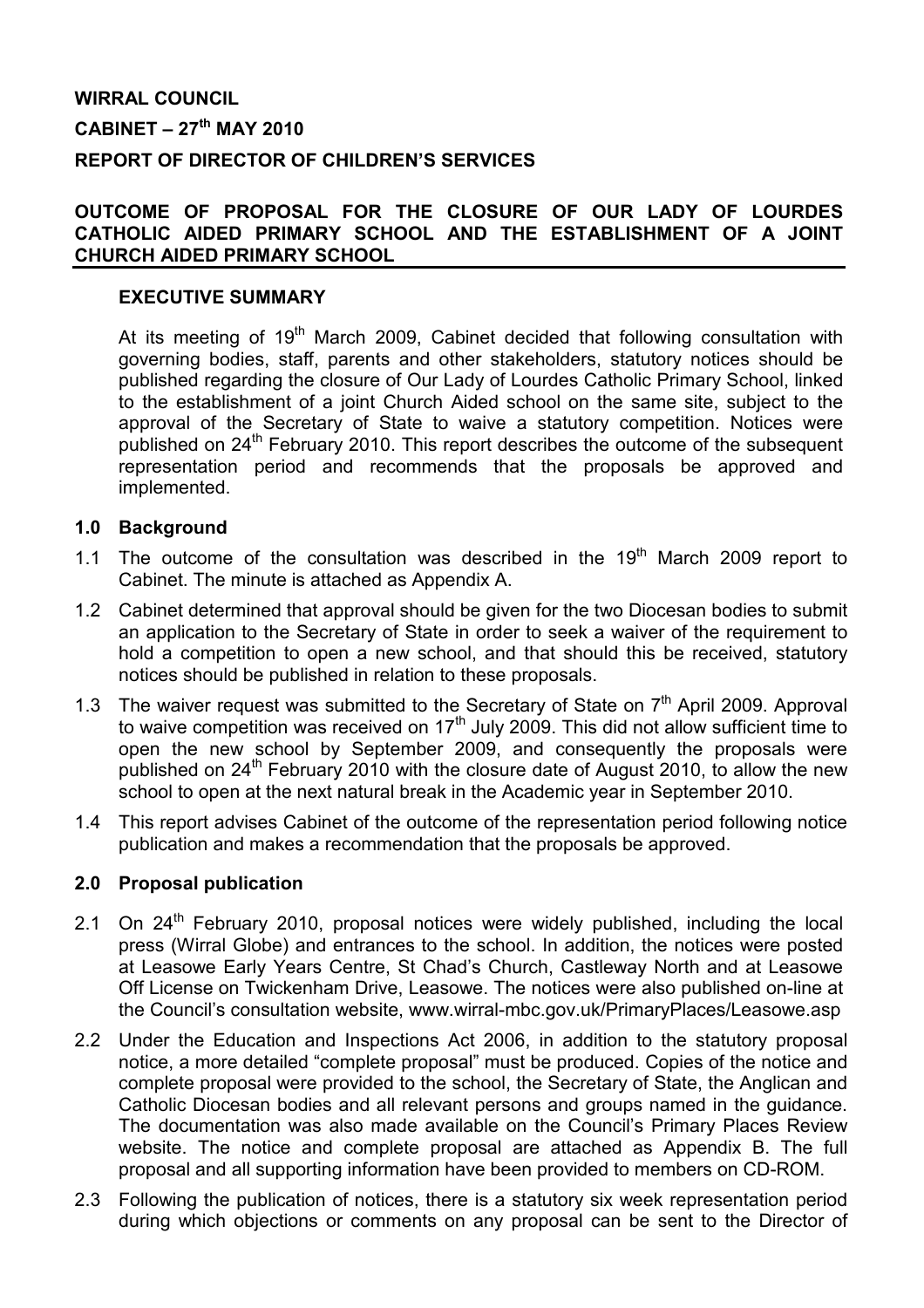Children's Services. This was clearly stated on the notices. Any person can request a copy of the full proposal, however no requests were received.

## 3.0 Outcome of the representation period

- 3.1 The statutory representation period ended on  $7<sup>th</sup>$  April 2010. During this time, the Director of Children's Services received no comments in relation to the proposal.
- 3.2 Under paragraphs 8 and 10 of Schedule 2 to the Education and Inspections Act 2006 (EIA 2006), the decision on these proposals rests with the Council's decision making body, which is Council's Cabinet.

#### 4.0 Comments on the proposal

 Statutory guidance for decision makers on the closure of a school is attached as Appendix C, with that on the establishment of a new school as Appendix D.

- 4.1 Statutory guidance indicates that decision makers should consider the various factors relevant to these proposals. General factors that apply to both proposals are as follows:
	- Has the statutory process been carried out properly?
	- Will proposals for change contribute to raising local standards of provision and improved attainment?
	- Will the proposal contribute to local diversity?
	- Will the proposal help every child to achieve their potential in accordance with Every Child Matters principles?
	- Are any equality or discrimination issues that arise from the changes being proposed?
	- Is there any impact on community cohesion?
	- Have travel arrangements been taken into account?
	- What is the impact on early years provision?
	- Have interested parties views been taken into account?

#### Statutory Process

4.2 The published notice is valid, complies with the statutory requirements and adequate statutory consultation has been carried out prior to publication of the notice. The proposals are correctly identified as "related" and should be considered together accordingly.

#### Raising standards and attainment

- 4.3 Decision Makers should be satisfied that proposals for a school closure will contribute to raising local standards of provision, and will lead to improved attainment for children and young people. They should pay particular attention to the effects on groups that tend to under-perform including children from certain ethnic groups, children from deprived backgrounds and children in care, with the aim of narrowing attainment gaps.
- 4.4 The former Catholic Aided primary school already has a strong Christian ethos, links to the community and a commitment to the Every Child Matters agenda. As a joint church Aided school it will seek to continue to serve all the children in its community, with enhanced links to the local Churches which will develop the existing strong value systems and clearly defined ethos, impacting positively on all areas of the curriculum and on pastoral care. The school will benefit from the additional support available from Diocesan education officers.

#### **Diversity**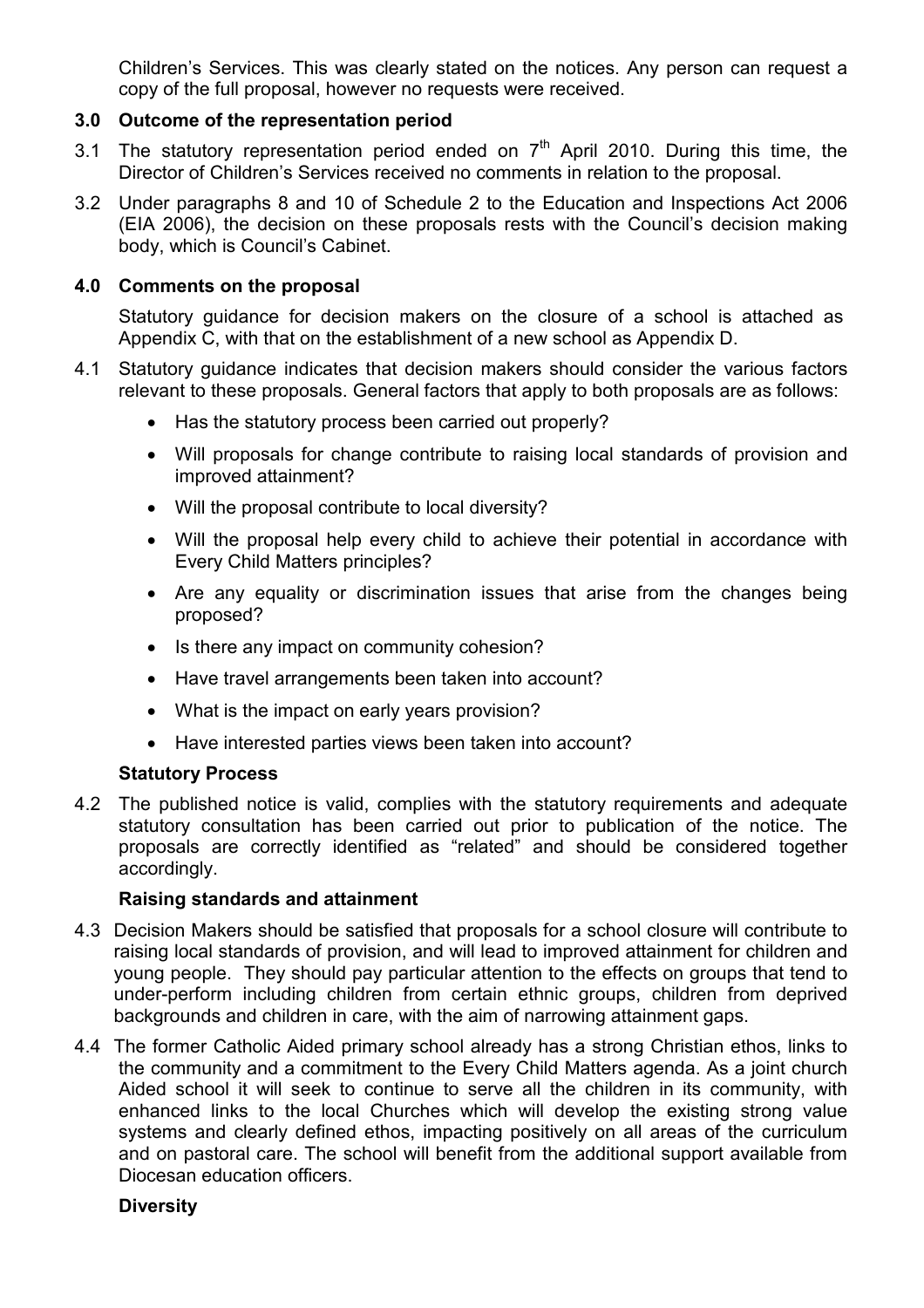4.5 If approved, parents of children living in Leasowe, New Brighton, Liscard, Seacombe, Wallasey and Poulton who currently have little or no choice of attending a Church of England primary school would have an opportunity to express a preference for the joint church school. Leasowe parents will retain the option of community or denominational education in line with Government policy on diversity.

# Every Child Matters

- 4.6 The Every Child Matters outcomes are: to be healthy; stay safe; enjoy and achieve; make a positive contribution to the community and society; and achieve economic wellbeing. Guidance indicates this could include how the school will provide a wide range of extended services, opportunities for personal development, access to academic and vocational training, measures to address barriers to participation and support for children and young people with particular needs, for example looked after children or children with special educational needs (SEN) and disabilities.
- 4.7 Paragraph 4.4 above indicates that the Joint church ethos is intended to benefit children and their community.

# Equality

4.8 The admissions policy and over subscription criteria for the Joint Church Aided school will be published in the Wirral Council booklet for parents. After the legal commitment to children in public care, priority will be given to baptised members of the Roman Catholic Church and the Church of England on a 60:40 ratio from within the designated Roman Catholic parishes of Our Lady of Lourdes and English Martyrs, and the Anglican parishes covering Leasowe, Liscard, New Brighton, Poulton, Seacombe and Wallasey.

# Community cohesion

4.9 The proposals maintain a primary school on the Our Lady of Lourdes site which will continue to serve the same Catholic parishes as the predecessor school (Our Lady of Lourdes, Leasowe and English Martyrs, Wallasey), with the addition of the equivalent and wider Anglican parishes of St Chad's (Leasowe), St Nicholas and St Hilary (Wallasey), St James and All Saints (New Brighton), The Resurrection (Liscard), St Luke (Poulton) and St Paul (Seacombe).

# Travel arrangements

- 4.10 The proposal is linked to the establishment of a Joint Church Aided school on the same site, at which existing pupils are guaranteed a place, with no additional transport distance or costs. New pupils from the wider Wallasey area may in future opt to attend the Joint Church Aided school, which may result in longer journeys to school than would otherwise have been the case for those pupils.
- 4.11 Applications for free transport to alternative primary schools will be considered under the guidance in the Authority's information booklet for parents.

# Early years provision

4.12 There will be no reduction in early years provision, since the new school will retain the LA maintained Foundation 1 (nursery) class.

# Views

- 4.13 No comments or objections were received during the representation period. Comments received during consultation were taken into account in the Cabinet report of 19<sup>th</sup> March 2009.
- 4.14 Factors relating solely to the closure proposal are as follows:
	- Is there sufficient capacity to accommodate displaced pupils in the area?

# Capacity for displaced pupils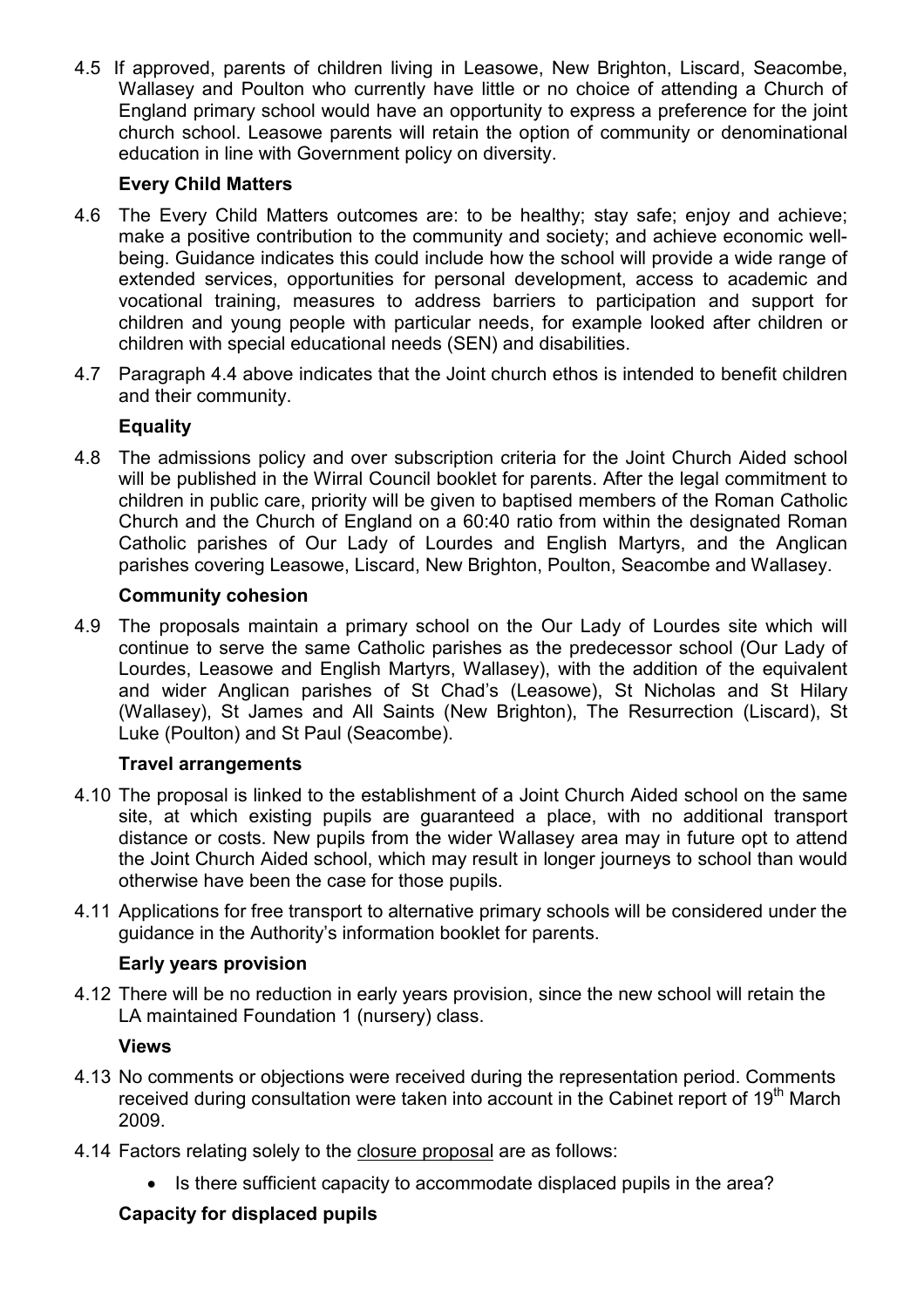- 4.15 The closure of Our Lady of Lourdes Catholic Aided Primary School is linked to the immediate establishment of a new Joint Church Aided primary school at the same site, at which all existing pupils are entitled to a place.
- 4.16 Parents who wish to transfer their children to an alternative local primary school can apply at any time through the usual admissions procedures, where places would be allocated under the Admissions Code and subject to the limitations of the Key Stage 1 class size limit. In January 2010, there were 120 pupils of statutory school age on roll at Our Lady of Lourdes, and approximately 836 empty places at alternative primary schools within a 2 mile radius.
- 4.17 Factors relating to the new school proposal are as follows:
	- Is the new school's admission policy compliant with legal and mandatory provisions, e.g. the School admissions code?
	- Will the new school follow the National Curriculum?
	- Is there demand for a new school with a religious character?
	- Is the capital required to implement the proposal available?
	- Does the school have sufficient playing fields?

#### Admissions policy

4.18 The new school's admission policy will comply fully with all legal and mandatory requirements.

#### National Curriculum

4.19 The new school's curriculum will meet the general requirements in relation to the curriculum contained in section 78 of the Education Act 2002.

#### Demand for a faith school

- 4.20 The nearest available Church of England school for the Leasowe area is Christ Church CE (Aided) Primary School in Moreton. This school is popular with parents and regularly oversubscribed on entry to F2.
- 4.21 This proposal was made in order to enhance diversity of parental preference in the Leasowe and wider Wallasey area.

#### Availability of Capital

4.22 Ahead of the proposal being approved, Our Lady of Lourdes Catholic Primary School has already benefited from capital investment from the government funded Local Authority Co-ordinated Voluntary Aided Programme of £214,000 in order to create additional space for Multi-Faith activities using part of the adjacent church. Further capital expenditure required to implement this particular proposal is expected to be minimal – for example, changes to signage.

#### Playing fields

- 4.23 Under Schedule 2 of The Education (School Premises) Regulations 1999, any school with pupils aged 8 and over should have a minimum area of grassed "team game" playing fields. As a primary school with fewer than 100 pupils aged 8 and over, the new school should have a minimum of 2,500  $m^2$  of team game playing fields.
- 4.24 The Our Lady of Lourdes site has a total area of 6,007 m2, of which approximately 2,661 m2 are grassed playing field areas suitable for team games, and consequently the site meets the minimum requirement.

# 5.0 Decisions and Right of appeal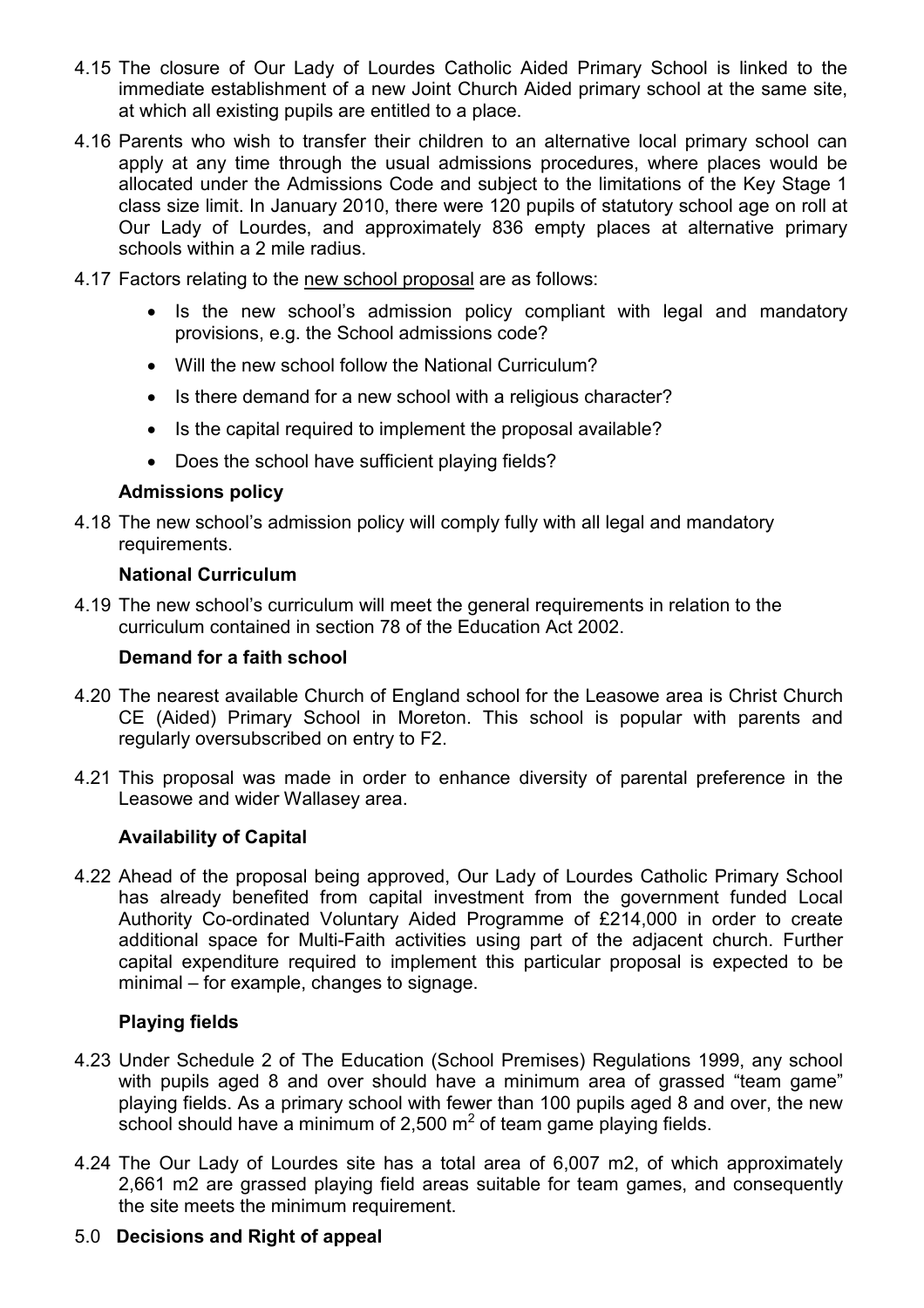- 5.1 As the Council's decision maker, Cabinet can decide to approve the proposals, approve the proposals with a modification, or meeting a specific condition, or to reject the proposals.
- 5.2 Taking all the factors involved into account, it is recommended that Cabinet approve the proposals for the closure of Our Lady of Lourdes Catholic Primary School and the establishment of a Joint Church Aided school at the site.
- 5.3 Right of appeal on Cabinet's decision on these linked proposals is limited to the Anglican Diocese of Chester, and the Catholic Diocese of Shrewsbury. Either of these two bodies could submit an appeal within 4 weeks of the decision. The proposals would then pass to the School's Adjudicator within 1 week for a final decision, which is likely to take at least 6 weeks and could include further public consultation. The proposal has the full support of the two Diocesan bodies.
- 5.4 Should Cabinet be unable to reach a decision on these proposals, the final decision would also pass to the national School's Adjudicator, with a similar timescale to that indicated in 5.3.

#### 6.0 Financial Implications and Value for Money

6.1 In the interim period prior to Cabinet's decision, Our Lady of Lourdes Catholic Primary School has been allocated a 5/12ths budget for 2010/2011. The remaining 7/12ths budget would then be allocated to the Joint Church school.

## 7.0 Staffing Implications

7.1 When a school closes, all staff at the school are made redundant. However, under the circumstances in relation to these proposals, all teaching and non-teaching posts can be ring-fenced to the existing group of staff. With the approval of the shadow governing body, this can be extended to the headteacher and assistant headteacher(s) under 13(7) and 22(7) of the staffing regulations.

# 8.0 Equal Opportunities Implications

- 8.1 It is essential to plan school provision across the Authority so that it is both efficient and effective in the interests of all pupils.
- 8.2 An equality impact assessment will be carried out on this report.

#### 9.0 Human Rights Implications

9.1 There are none arising directly from this report.

#### 10.0 Local Agenda 21 Statement

10.1 The provision of efficient and effective education is a vital part of serving local communities; inefficient use of resources is wasteful both in educational and physical resource terms.

#### 11.0 Community Safety Implications

11.1 Rationalisation and refurbishment of schools allow the most vulnerable accommodation to be removed and other security improvements carried out.

#### 12.0 Planning Implications

12.1 The site would be subject to the usual planning permissions.